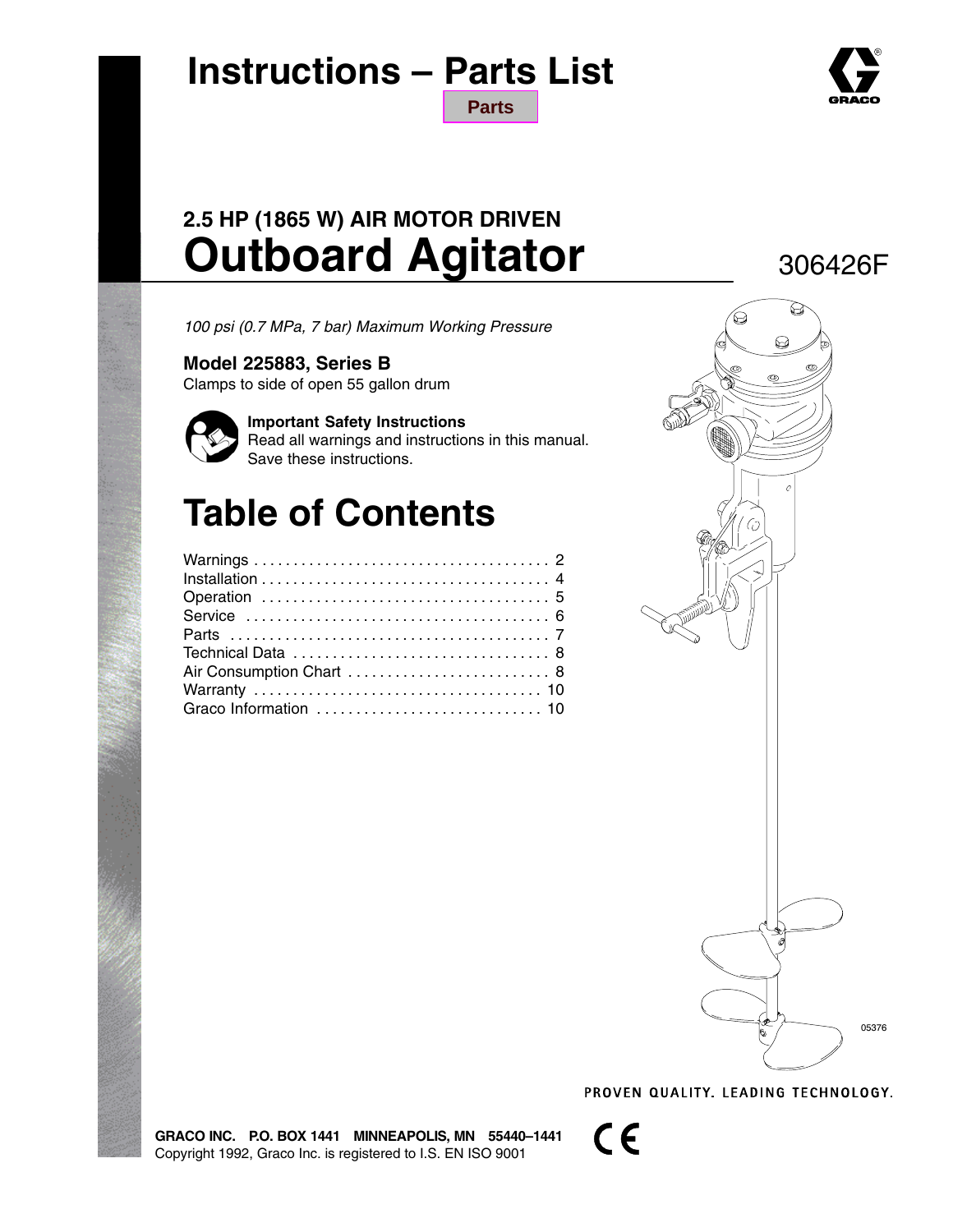# **Symbols**

### **Warning Symbol**

#### **WARNING** 0

his symbol alerts you to the possibility of serious injury or death if you do not follow the instructions.

### **Caution Symbol**



This symbol alerts you to the possibility of damage to or destruction of equipment if you do not follow the instructions.

| <b>A WARNING</b>                                                                                                                                                                                                                                    |
|-----------------------------------------------------------------------------------------------------------------------------------------------------------------------------------------------------------------------------------------------------|
| <b>EQUIPMENT MISUSE HAZARD</b>                                                                                                                                                                                                                      |
| Equipment misuse can cause the equipment to rupture or malfunction and result in serious injury.                                                                                                                                                    |
| This equipment is for professional use only.                                                                                                                                                                                                        |
| Read all instruction manuals, tags, and labels before operating the equipment.                                                                                                                                                                      |
| Use the equipment only for its intended purpose. If you are not sure, call Graco Technical Assis-<br>tance at 1-800-543-0339.                                                                                                                       |
| Do not alter or modify this equipment.                                                                                                                                                                                                              |
| Check equipment daily. Repair or replace worn or damaged parts immediately.                                                                                                                                                                         |
| Do not exceed the maximum working pressure of the lowest rated component in your system.<br>This equipment has a 100 psi (0.7 MPa, 7 bar) maximum working pressure.                                                                                 |
| Use fluids and solvents which are compatible with the equipment wetted parts. Refer to the Tech-<br>nical Data section of all equipment manuals. Read the fluid and solvent manufacturer's warn-<br>ings.                                           |
| Do not use 1,1,1-trichloroethane, methylene chloride, other halogenated hydrocarbon solvents or<br>fluids containing such solvents with this equipment. Such use could result in a serious chemical<br>reaction, with the possibility of explosion. |
| Always wear protective eyewear, gloves, clothing and respirator as recommended by the fluid<br>and solvent manufacturer.                                                                                                                            |
| Keep face away from the exhaust port.                                                                                                                                                                                                               |
| Comply with all applicable local, state, and national fire, electrical, and safety regulations.                                                                                                                                                     |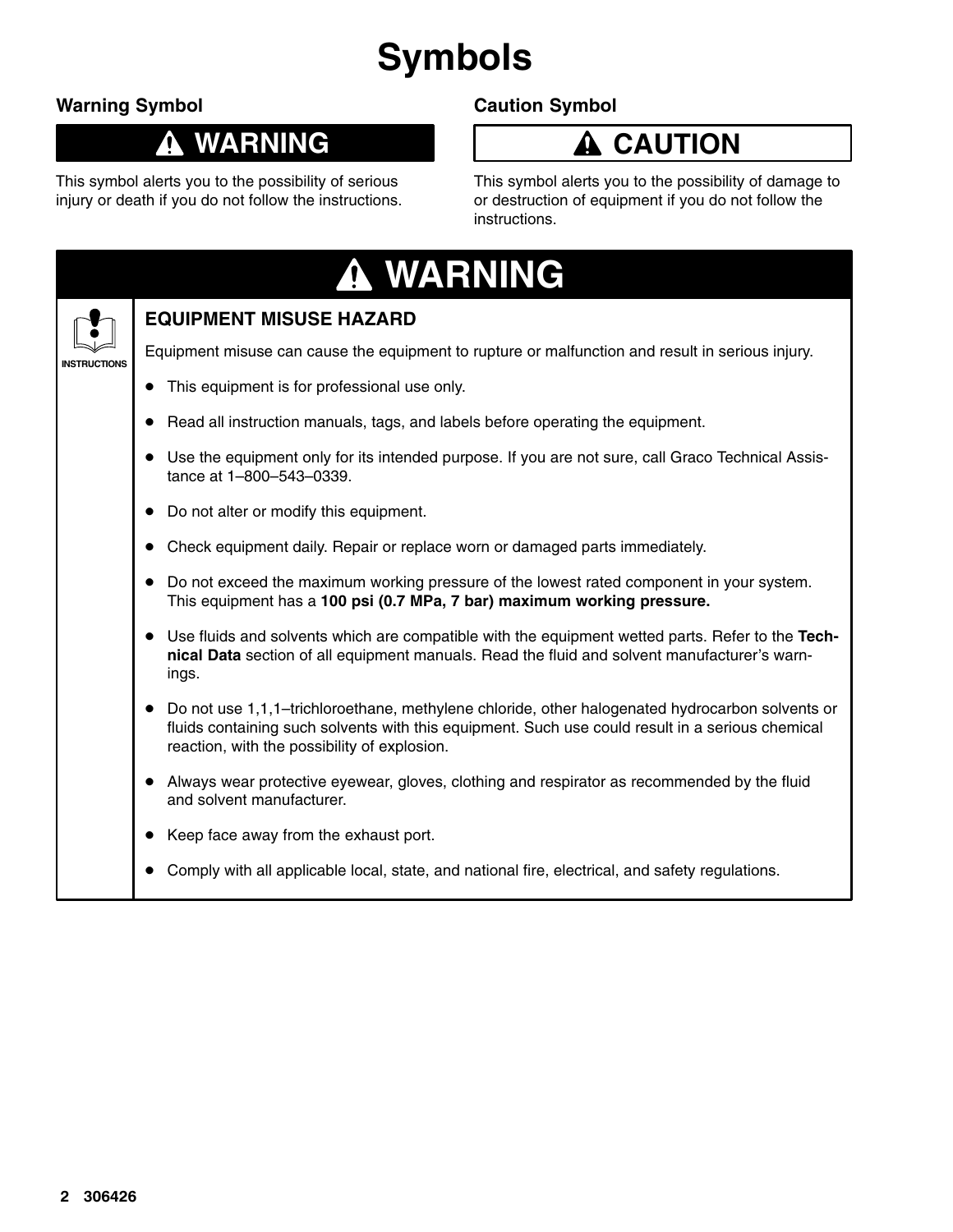#### **WARNING** $\mathbf \Phi$



#### **FIRE AND EXPLOSION HAZARD**

Improper grounding, poor ventilation, open flames or sparks can cause a hazardous condition and result in a fire or explosion and serious injury.

- Ground the equipment and the object being sprayed. Refer to **Grounding** on page 4.
- If there is any static sparking or you feel an electric shock while using this equipment, **stop spraying immediately.** Do not use the equipment until you identify and correct the problem.
- Do not drive this equipment with combustible gases.
- Do not use kerosene or other flammable solvents.
- Provide fresh air ventilation to avoid the buildup of flammable fumes from solvents or the fluid being sprayed.
- Keep the spray area free of debris, including solvent, rags, and gasoline.
- Before operating this equipment, electrically disconnect all equipment in the spray area.
- Before operating this equipment, extinguish all open flames or pilot lights in the spray area.
- Do not smoke in the spray area.
- Do not turn on or off any light switch in the spray area while spraying or while there are any fumes in the air.
- Do not operate a gasoline engine in the spray area.
- Keep a fire extinguisher in the work area.

#### **MOVING PARTS HAZARD**

Moving parts, such as the rotating blades of the agitator, can pinch or amputate your fingers or other body parts and can cause splashing in the eyes or on the skin.

- Keep clear of all moving parts when starting or operating the agitator.
- Always shut off the agitator and disconnect the air line before adjusting the angle of the agitator, removing the agitator from the drum or checking or repairing any part of the agitator.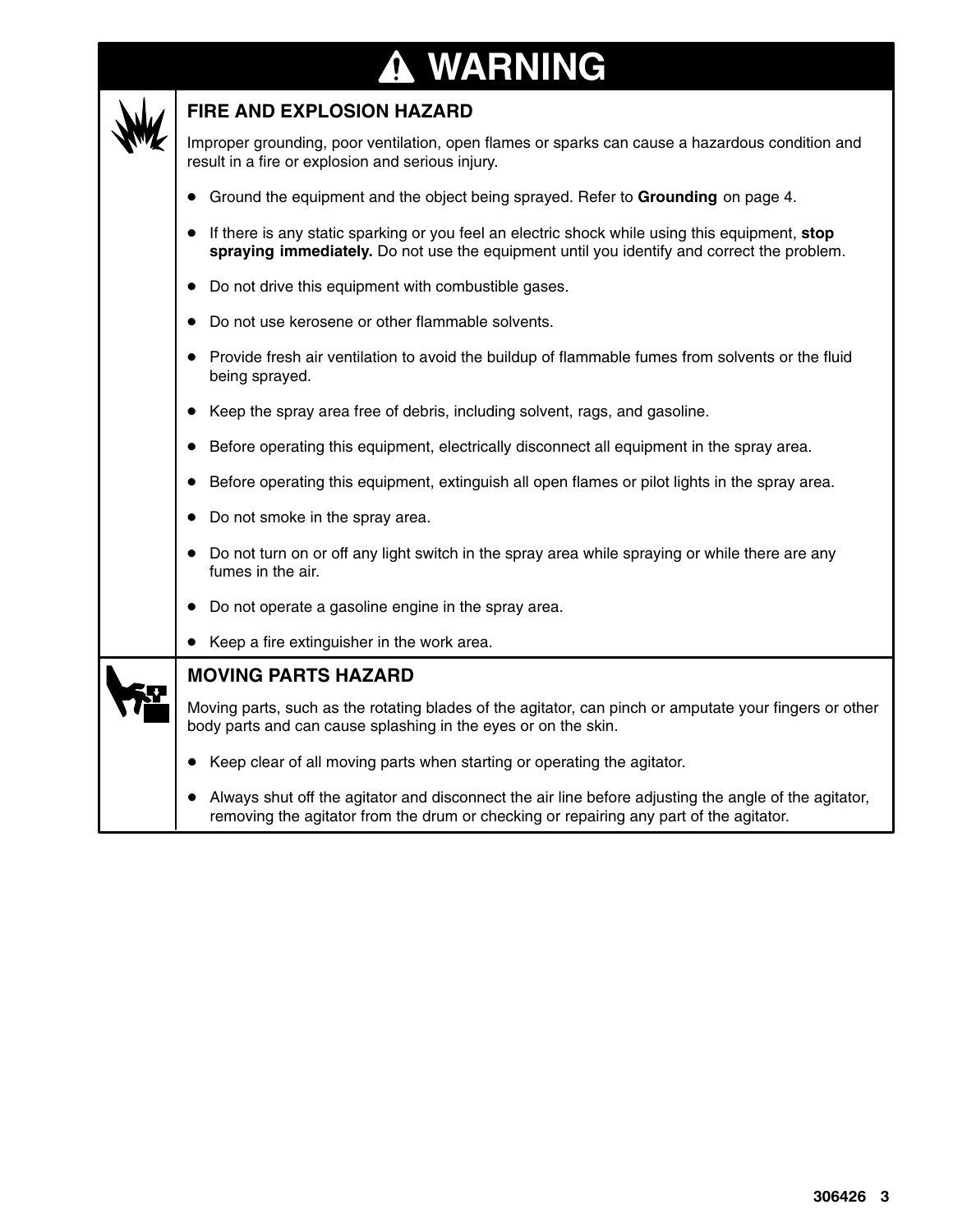# **Installation**



**NOTE:** Reference numbers and letters in parentheses in the text refer to the Parts Drawing, Fig. 1 and Fig. 2.

#### **Grounding**

Proper grounding is an essential part of maintaining a safe system.

To reduce the risk of static sparking, all electrically conductive objects or devices in the spray area **must** be properly grounded. Check your local electrical code for detailed grounding instructions for your area and type of equipment.

#### **To ground the agitator:**

Connect one end of the ground wire (A) to the agitator's ground connector (B). See Fig. 1. Connect the other end of the ground wire to a true earth ground. Order Part No. 237569, Ground Wire and Clamp.



#### **Air Requirements**

At 500 rpm and 20 psi (1.4 bar), the agitator air motor requires 22 cfm (0.65 m<sup>3</sup>/min.) of air. Air consumption increases as the speed and air pressure is increased. See the graph on page 8.

### **Preparing the Agitator for Use** (See Fig. 2)

On the air line, install an **air line filter** to remove harmful dirt and moisture from the compressed air supply. Order Part No. 106148, 3/8 npt(f) or 106149, 1/2 npt(f).



Not lubricating the air motor will cause air motor failure.

Downstream from the filter, install an air line lubricator for automatic air motor lubrication. Set the lubricator feed rate at 1 drop of oil per minute for high speed or continuous duty usage. Do not overfeed oil or exhaust air may become contaminated. To manually lubricate the air motor, see **Lubricating the Air Motor** below. *To order a 3/8" npt air line lubricator, order Part No. 214847.*

Mount the agitator on the edge of the drum or tank and securely tighten the clamp screw (2). To adjust the angle of the agitator in the drum, loosen the bracket screw (4). Adjust the agitator to the desired angle, then retighten the screw securely.

Connect the air supply hose between the 3/8 npt(m) ball valve (1) and the air supply line.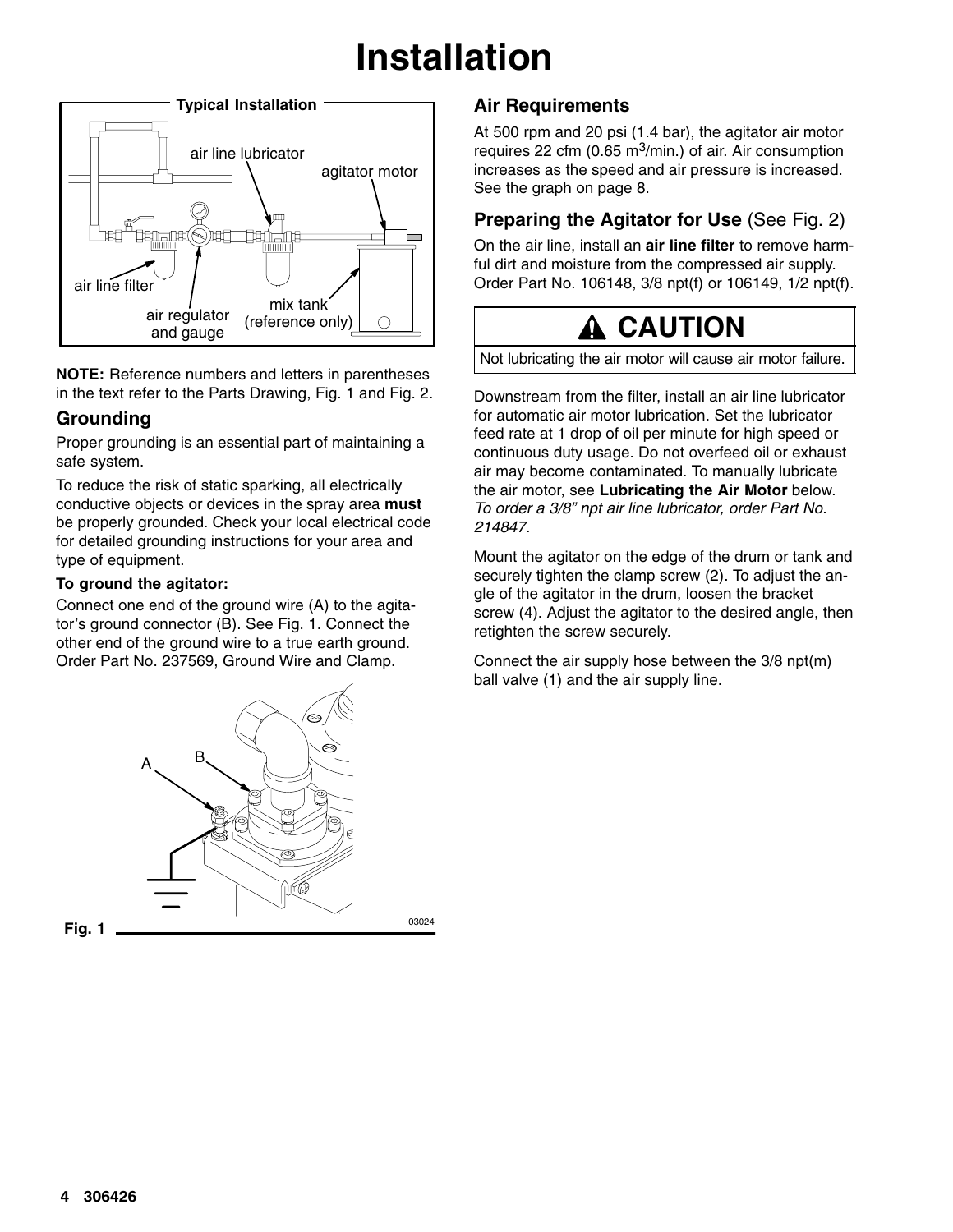# **Operation**

#### **Operating the Agitator**

Open and adjust the ball valve (1) until the motor is running at the lowest speed needed to thoroughly agitate the fluid. Excessive agitator speed may cause the paint to foam.

If heavy or caked material in the center of the container is not being agitated, shut off the agitator and disconnect the air hose from the ball valve (1). Loosen the screw (4) and adjust the angle of the agitator shaft (18).

#### **Lubricating the Bearing**

During continuous operation, lubricate the bearing (10) every week by injecting several drops of light lubricating oil into the hole (F) in the motor support (19). See Fig. 2.

### **Cleaning the Shaft**

Each week, clean any dried fluid from around the bearing (10) and motor support (19) area of the shaft (18).

### **Lubricating the Air Motor**



Not lubricating the air motor will cause air motor failure.

If an air line lubricator is not installed, the air motor must be manually lubricated every 8 hours. Lubricate the agitator air motor by placing 10–20 drops of SAE #10 light oil in the motor's air inlet. Run the agitator for about 30 seconds.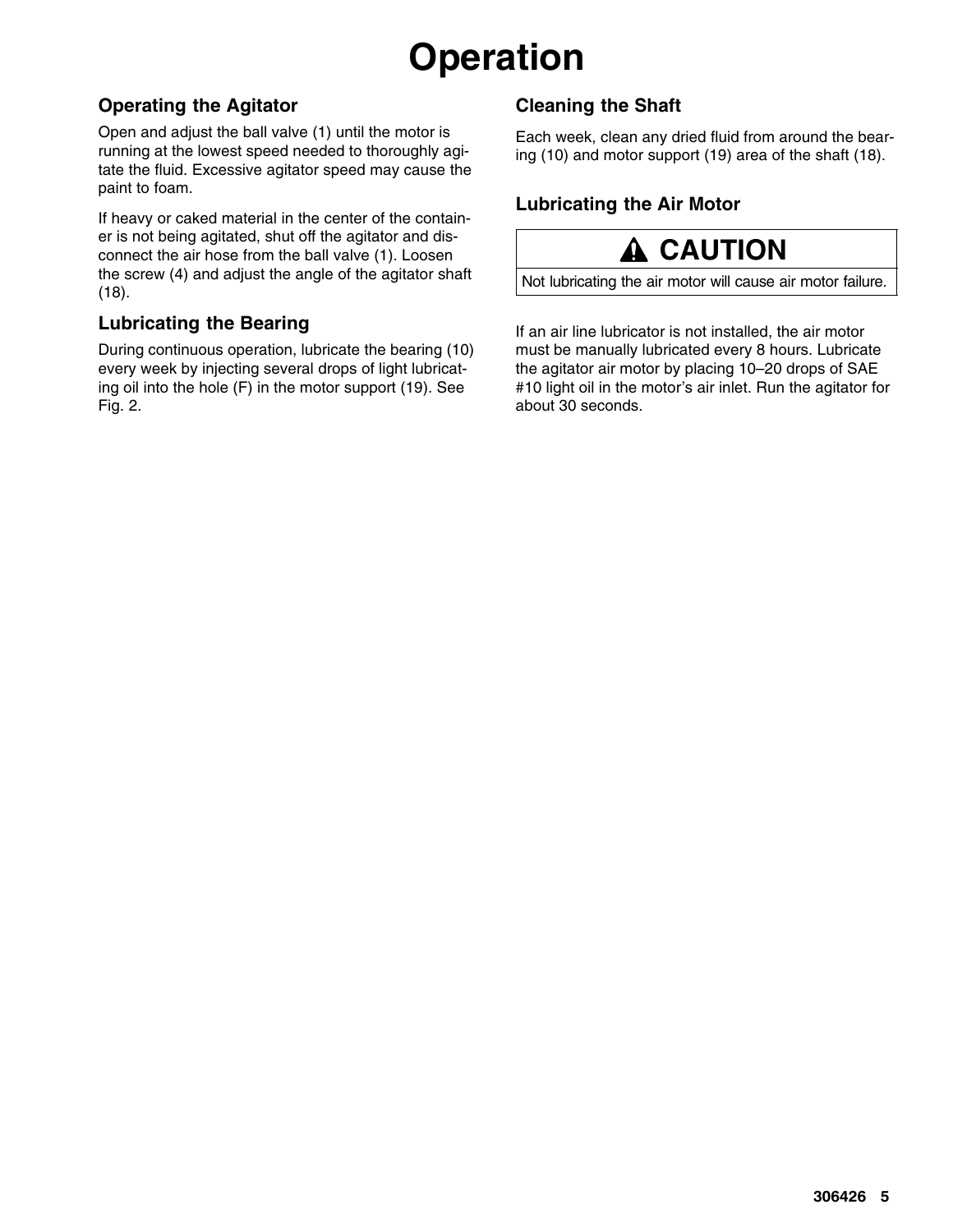# **Service**

### **Servicing**

If the unit requires more than installation of a service kit, it is usually quicker and least expensive to send the unit in for repair.

### **WARNING**

- To prevent explosive hazard do not drive this air motor with combustible gases. Injury and/or property damage can result.
- **Do not use kerosene or other combustible solvents.**
- Eye protection is **required.**
- Keep face away from exhaust port and do not flush unit with flammable solvent.
- Foreign material exiting the air motor can be hazardous.

### **A** CAUTION

Do not drive the air motor in excess of the recommended speeds.

#### **Flushing**

If the motor is sluggish or inefficient, try flushing with solvent.

The recommended solvent for air motors and lubricated pumps is Gast Flushing Solvent, Gast Part No. AH255 or AH255A, Loctite Safety Solvent, or Inhibisol Safety Solvent.

- 1. To flush a unit, disconnect air line and muffler (E).
- 2. Add several teaspoons or spray solvent directly into the motor.
- 3. Rotate the shaft by hand in both directions for a few minutes.
- 4. Reconnect the air line and slowly apply pressure until there is no trace of solvent in the exhaust air.
- 5. Flush the unit in a well ventilated area.
- 6. Re-lubricate the motor with a squirt of oil in the chamber.

**NOTE:** If the vanes need replacing or foreign material is present in the motor chamber, an experienced mechanic may remove the end plate opposite the drive shaft end. Do not pry with a screwdriver. It will dent the surface of the plate and body, causing leaks.

A puller tool should be used which will remove the end plate while maintaining the position of the shaft. New vanes should have the edge with the corners cut on angle or the notched edge (if reversible) toward the bottom of the vane slot.

**NOTE:** If the air motor still doesn't operate properly, contact a Graco distributor. Do not try to repair the air motor yourself.

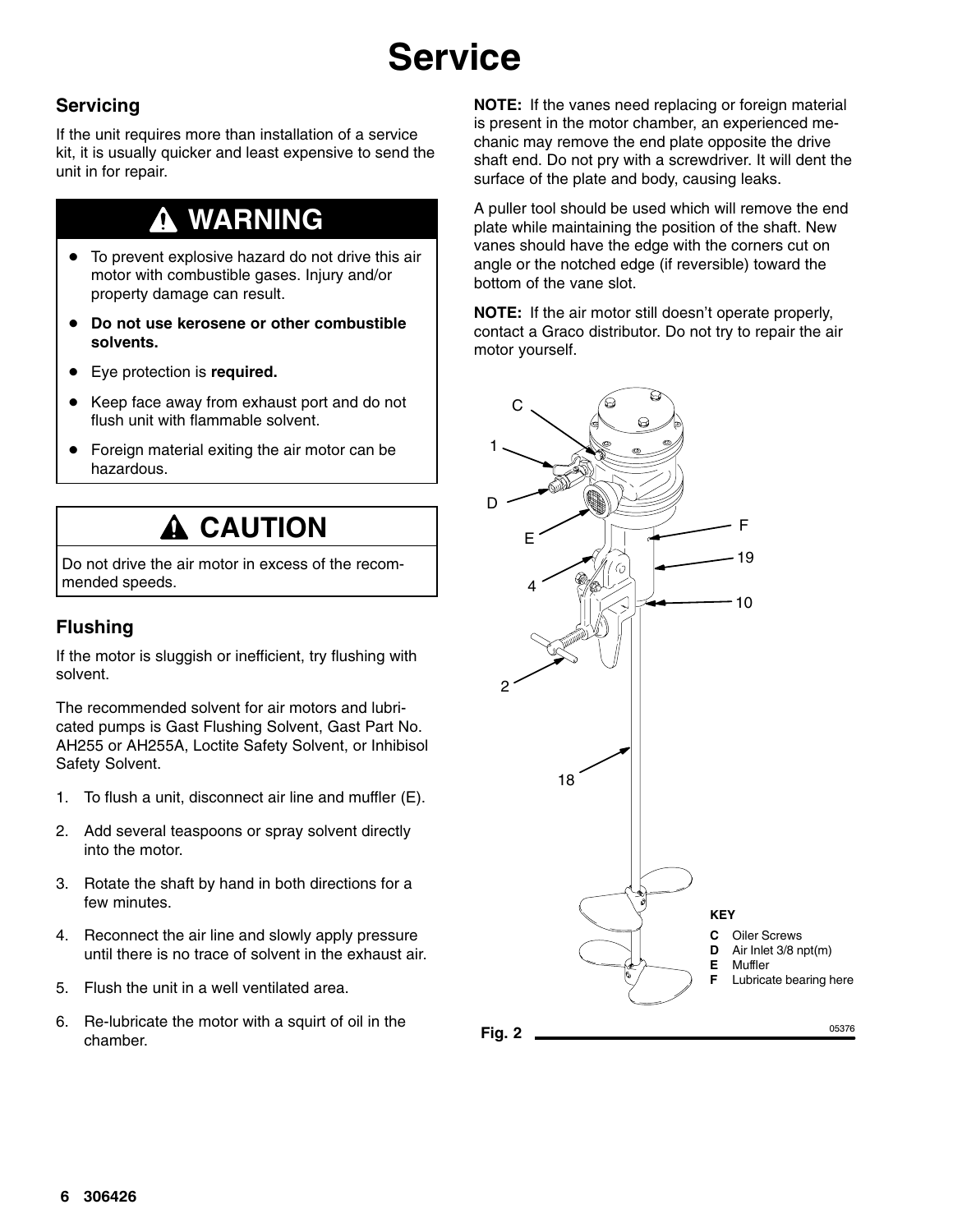## **Parts**

<span id="page-6-0"></span>

#### **Model 225883**

Carbon Steel Agitator for 55 gallon drum

| Ref.                    |                           |                                      |        |
|-------------------------|---------------------------|--------------------------------------|--------|
| No.                     | Part No.                  | <b>Description</b>                   | Qty.   |
| 1                       | 208393                    | BALL VALVE; See 307068               |        |
|                         |                           | for service                          | 1      |
| $\overline{\mathbf{c}}$ | 203399                    | SCREW, clamp                         | 1      |
| 3                       | 100003                    | SCREW, hex hd cap;                   |        |
|                         |                           | $3/8 - 16 \times 1 - 1/2$ "          | 4      |
| 4                       | 100017                    | SCREW, hex hd cap;                   |        |
|                         |                           | $1/2 - 13 \times 1 - 1/2$ "          | 1      |
| سمر5                    | 100053                    | SCREW, soc hd set;                   |        |
|                         |                           | $5/16 - 18 \times 1/4$ "             | 5      |
| 6                       | 100081                    | BUSHING, hex pipe; 1/2 x 3/8 npt 1   |        |
| 7                       | 100639                    | LOCKWASHER, ext shkprf; 3/8"         | 4      |
| $8\nu$                  | 101118                    | SCREW, soc hd set;                   |        |
|                         |                           | #10-24 x 1/4"                        | 1      |
| 9                       | 101349                    | PIN, roll; 0.16" (4.0 mm) dia;       |        |
|                         |                           | 0.875" (22.2 mm) long                | 2<br>1 |
| 11                      | 10 $\nu$ 104391<br>101487 | <b>BEARING, sleeve</b><br>MOTOR, air | 1      |
| 12 <sup>12</sup>        | 159056                    | PAD, clamp screw                     | 1      |
| 13                      | 159057                    | RETAINER, pad                        | 1      |
| 14                      | 159864                    | MOUNTING, agitator                   | 1      |
| 15 $\nu$                | 159703                    | PROPELLER, agitator                  | 2      |
| $16\nu$                 | 159704                    | CUP, bearing protector               | 1      |
| 17                      | 159705                    | <b>COUPLING</b>                      | 1      |
| $18\nu$                 | 159706                    | SHAFT, agitator                      | 1      |
| 19                      | 159707                    | SUPPORT, motor                       | 1      |
| 20                      | 100018                    | LOCKWASHER, spring; 1/2"             | 1      |
| 21                      | 101369                    | WRENCH, hex; for #10 set screw       |        |
|                         |                           | (not shown)                          | 1      |
| 22                      | 100633                    | WRENCH, hex;                         |        |
|                         |                           | for 5/16" set screw (not shown)      | 1      |
| 23                      | 202659                    | OIL, air motor; 1 pint (0.47 liter)  | 1      |
| $24\triangle$           | 290152                    | LABEL, warning                       | 1      |
| 25                      | 104029                    | LUG, grnd                            | 1      |
| 26                      | 104582                    | WASHER, tab                          | 1      |
| 27                      | 110911                    | NUT, hex, M5                         | 1      |
| 28                      | 100718                    | WASHER, star                         | 1      |

- *Keep these spare parts on hand to reduce down time.*

 *Replacement Danger and Warning labels, tags and cards are available at no cost.*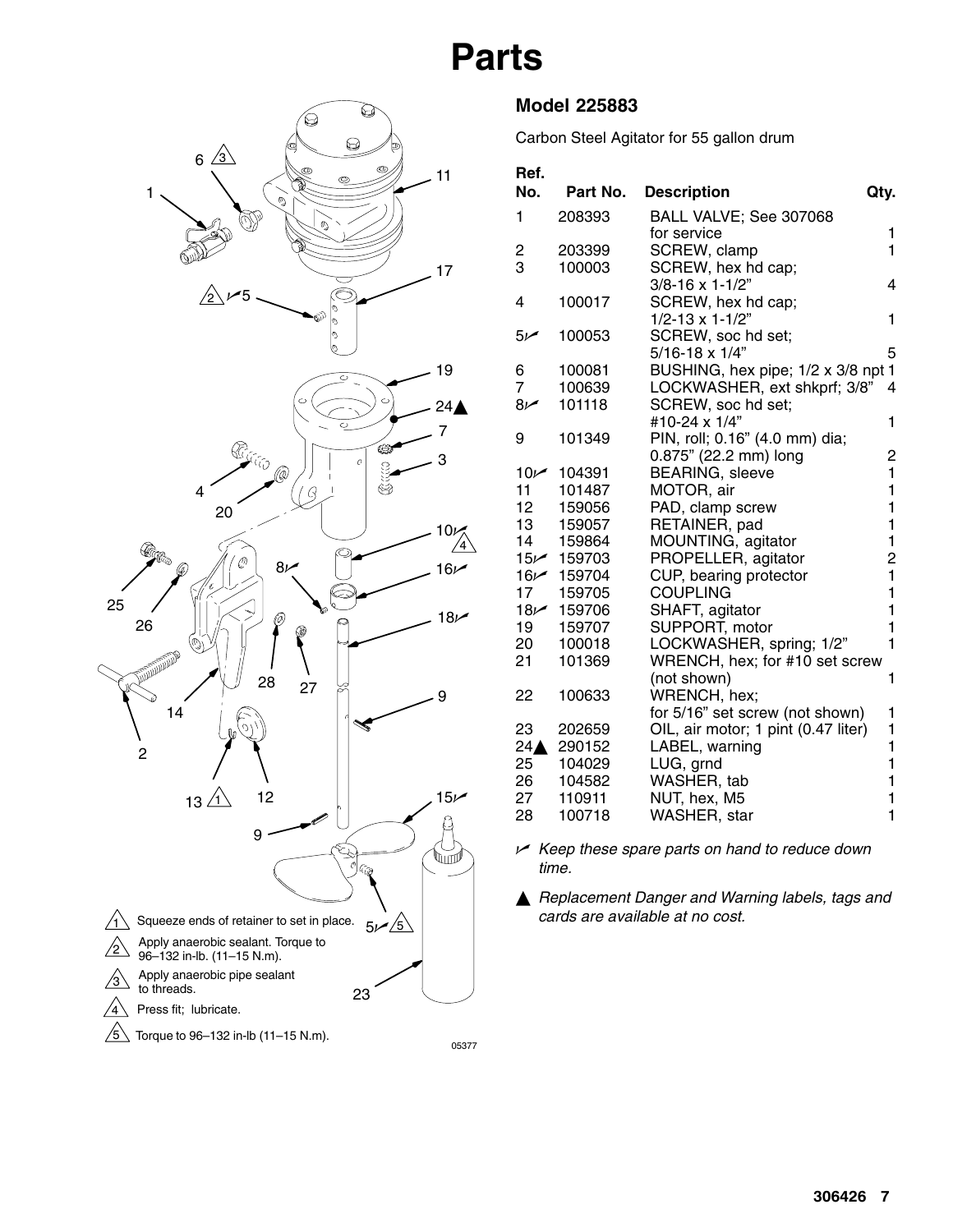## **Technical Data**

|                                    | Maximum Working Pressure  100 psi (7 bar) |
|------------------------------------|-------------------------------------------|
|                                    | Motor Power Rating  2.5 HP (1865 W)       |
|                                    | Overall Length 42.125 in. (1069.9 mm)     |
|                                    |                                           |
|                                    | Wetted Parts Aluminum, Carbon Steel, Iron |
|                                    | Air Consumption  See graph below          |
| *Noise Level @ 100 psi normal load |                                           |
|                                    | @ 800 rpm: Pressure 74.3 dB(A)            |
|                                    |                                           |
| *Noise Level @ 100 psi @ no load   |                                           |
|                                    | @ max rpm: Pressure  80.4 dB(A)           |
|                                    |                                           |
| *Tested to CAGI-PNEUROP-1969       |                                           |

### **Air Consumption**

*NOTE: Graphed lines show air inlet pressure.*

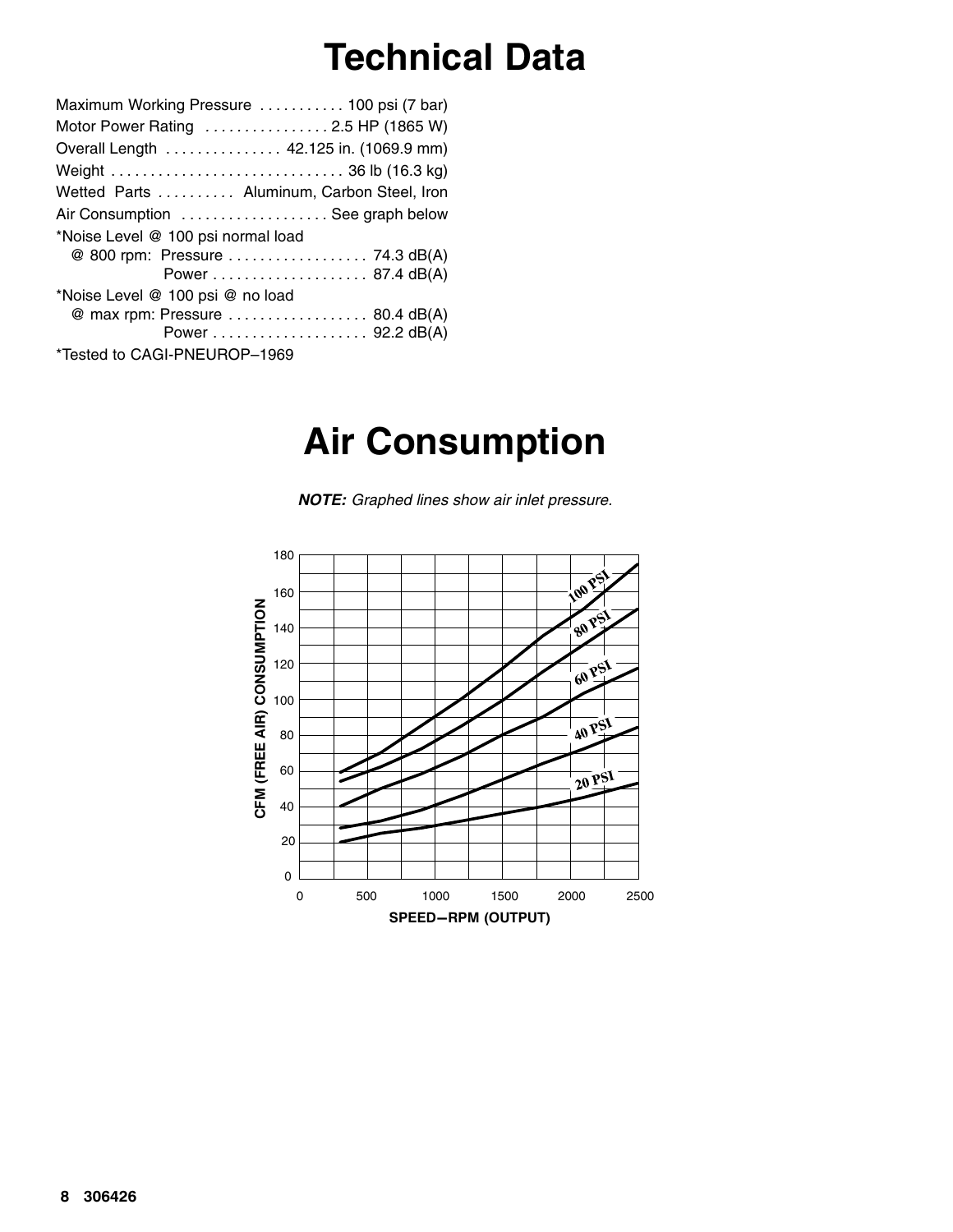### **Notes**

|  | $\overline{\phantom{0}}$ |
|--|--------------------------|
|  |                          |
|  |                          |
|  |                          |
|  |                          |
|  | $\overline{\phantom{0}}$ |
|  |                          |
|  |                          |
|  |                          |
|  |                          |
|  |                          |
|  |                          |
|  |                          |
|  |                          |
|  |                          |
|  |                          |
|  |                          |
|  |                          |
|  |                          |
|  |                          |